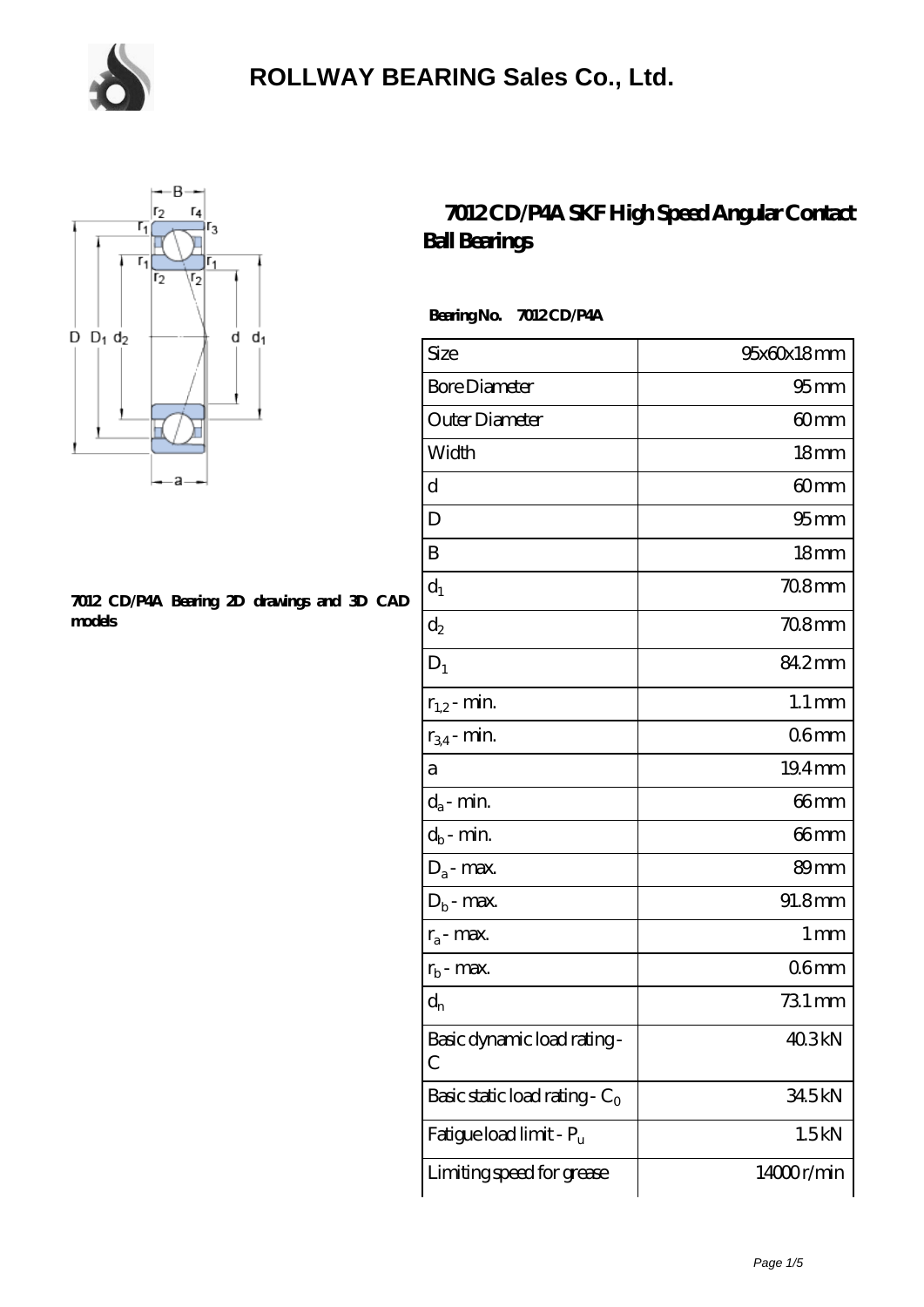

| lubrication                           |                         |
|---------------------------------------|-------------------------|
| Limiting speed for oil<br>lubrication | 22000mm/min             |
| Ball - $D_w$                          | 11.112mm                |
| Ball - z                              | 19                      |
| $G_{ref}$                             | $54$ cm $3$             |
| Calculation factor - $f_0$            | 154                     |
| Preload class $A - G_A$               | 150N                    |
| Preload class $B - G_R$               | 300N                    |
| Preload class $C - G_C$               | 600N                    |
| Preload class $D - G_D$               | 1200N                   |
| Calculation factor - f                | 1.12                    |
| Calculation factor - f                | 1                       |
| Calculation factor - $f_{2A}$         | 1                       |
| Calculation factor - $f_{2B}$         | 1.02                    |
| Calculation factor - $f_{\chi}$       | 1.05                    |
| Calculation factor - $f_{2D}$         | 1.09                    |
| Calculation factor - f <sub>HC</sub>  | 1                       |
| Preload class A                       | 70N/micron              |
| Preload class B                       | 95N/micron              |
| Preload class C                       | 133N/micron             |
| Preload class D                       | 193N/micron             |
| Category                              | Precision Ball Bearings |
| Inventory                             | Q0                      |
| Manufacturer Name                     | <b>SKF</b>              |
| Minimum Buy Quantity                  | N/A                     |
| Weight / Kilogram                     | 042                     |
| Product Group                         | <b>BO4270</b>           |
| Enclosure                             | Open                    |
| Precision Class                       | ABEC 7   ISO P4         |
|                                       |                         |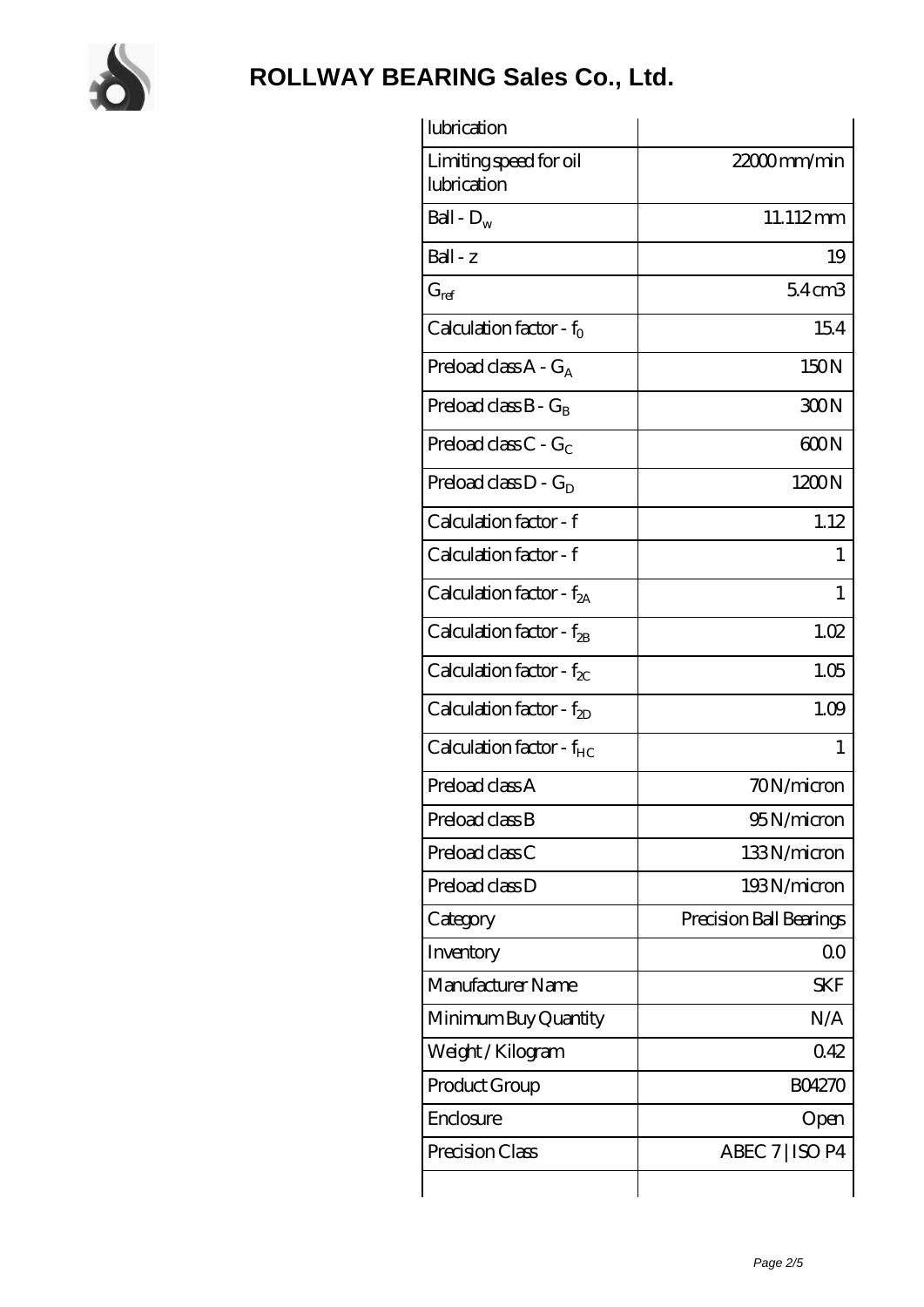

| 1 (Single)<br>Number of Bearings<br>Contact Angle<br>15Degree<br>Preload<br>None<br>Raceway Style<br>1 Rib Outer Ring<br>Phenolic<br>Cage Material<br>Rolling Element<br><b>Ball Bearing</b><br>Flush Ground<br>No<br>Inch - Metric<br>Metric<br><b>Other Features</b><br>Single Row   Angular<br>Contact   High Precision<br>60MM Bore; 95MM<br>Long Description<br>Outside Diameter; 18MM<br>Width; Open Enclosure;<br>ABEC 7   ISO P4 Precision;<br>Steel Ball Material; 1<br>(Single) Bearings; 15Degree<br>Contact Angle; Phenolic<br>Cage Material; 1 Rib Outer<br><b>Ring Rac</b><br>Precision Ball Bearings<br>Category<br><b>UNSPSC</b><br>31171531<br>Harmonized Tariff Code<br>8482.105028<br>Noun<br>Bearing<br>Keyword String<br>Angular Contact Ball<br>Manufacturer URL<br>http://www.skf.com<br>7012CD/P4A<br>Manufacturer Item Number<br>Weight/LBS<br>0922<br>Outside Diameter<br>374Inch   95 Millimeter<br>2362Inch   60Millimeter<br>Bore<br>Width<br>Q709Inch   18 Millimeter<br>$708$ mm<br>$d_1$<br>$\mathrm{d}_{2}$<br>70.8mm<br>84.2mm<br>$D_1$<br>$1.1 \,\mathrm{mm}$<br>$r_{1,2}$ min. | Material - Ball | Steel |
|--------------------------------------------------------------------------------------------------------------------------------------------------------------------------------------------------------------------------------------------------------------------------------------------------------------------------------------------------------------------------------------------------------------------------------------------------------------------------------------------------------------------------------------------------------------------------------------------------------------------------------------------------------------------------------------------------------------------------------------------------------------------------------------------------------------------------------------------------------------------------------------------------------------------------------------------------------------------------------------------------------------------------------------------------------------------------------------------------------------------|-----------------|-------|
|                                                                                                                                                                                                                                                                                                                                                                                                                                                                                                                                                                                                                                                                                                                                                                                                                                                                                                                                                                                                                                                                                                                    |                 |       |
|                                                                                                                                                                                                                                                                                                                                                                                                                                                                                                                                                                                                                                                                                                                                                                                                                                                                                                                                                                                                                                                                                                                    |                 |       |
|                                                                                                                                                                                                                                                                                                                                                                                                                                                                                                                                                                                                                                                                                                                                                                                                                                                                                                                                                                                                                                                                                                                    |                 |       |
|                                                                                                                                                                                                                                                                                                                                                                                                                                                                                                                                                                                                                                                                                                                                                                                                                                                                                                                                                                                                                                                                                                                    |                 |       |
|                                                                                                                                                                                                                                                                                                                                                                                                                                                                                                                                                                                                                                                                                                                                                                                                                                                                                                                                                                                                                                                                                                                    |                 |       |
|                                                                                                                                                                                                                                                                                                                                                                                                                                                                                                                                                                                                                                                                                                                                                                                                                                                                                                                                                                                                                                                                                                                    |                 |       |
|                                                                                                                                                                                                                                                                                                                                                                                                                                                                                                                                                                                                                                                                                                                                                                                                                                                                                                                                                                                                                                                                                                                    |                 |       |
|                                                                                                                                                                                                                                                                                                                                                                                                                                                                                                                                                                                                                                                                                                                                                                                                                                                                                                                                                                                                                                                                                                                    |                 |       |
|                                                                                                                                                                                                                                                                                                                                                                                                                                                                                                                                                                                                                                                                                                                                                                                                                                                                                                                                                                                                                                                                                                                    |                 |       |
|                                                                                                                                                                                                                                                                                                                                                                                                                                                                                                                                                                                                                                                                                                                                                                                                                                                                                                                                                                                                                                                                                                                    |                 |       |
|                                                                                                                                                                                                                                                                                                                                                                                                                                                                                                                                                                                                                                                                                                                                                                                                                                                                                                                                                                                                                                                                                                                    |                 |       |
|                                                                                                                                                                                                                                                                                                                                                                                                                                                                                                                                                                                                                                                                                                                                                                                                                                                                                                                                                                                                                                                                                                                    |                 |       |
|                                                                                                                                                                                                                                                                                                                                                                                                                                                                                                                                                                                                                                                                                                                                                                                                                                                                                                                                                                                                                                                                                                                    |                 |       |
|                                                                                                                                                                                                                                                                                                                                                                                                                                                                                                                                                                                                                                                                                                                                                                                                                                                                                                                                                                                                                                                                                                                    |                 |       |
|                                                                                                                                                                                                                                                                                                                                                                                                                                                                                                                                                                                                                                                                                                                                                                                                                                                                                                                                                                                                                                                                                                                    |                 |       |
|                                                                                                                                                                                                                                                                                                                                                                                                                                                                                                                                                                                                                                                                                                                                                                                                                                                                                                                                                                                                                                                                                                                    |                 |       |
|                                                                                                                                                                                                                                                                                                                                                                                                                                                                                                                                                                                                                                                                                                                                                                                                                                                                                                                                                                                                                                                                                                                    |                 |       |
|                                                                                                                                                                                                                                                                                                                                                                                                                                                                                                                                                                                                                                                                                                                                                                                                                                                                                                                                                                                                                                                                                                                    |                 |       |
|                                                                                                                                                                                                                                                                                                                                                                                                                                                                                                                                                                                                                                                                                                                                                                                                                                                                                                                                                                                                                                                                                                                    |                 |       |
|                                                                                                                                                                                                                                                                                                                                                                                                                                                                                                                                                                                                                                                                                                                                                                                                                                                                                                                                                                                                                                                                                                                    |                 |       |
|                                                                                                                                                                                                                                                                                                                                                                                                                                                                                                                                                                                                                                                                                                                                                                                                                                                                                                                                                                                                                                                                                                                    |                 |       |
|                                                                                                                                                                                                                                                                                                                                                                                                                                                                                                                                                                                                                                                                                                                                                                                                                                                                                                                                                                                                                                                                                                                    |                 |       |
|                                                                                                                                                                                                                                                                                                                                                                                                                                                                                                                                                                                                                                                                                                                                                                                                                                                                                                                                                                                                                                                                                                                    |                 |       |
|                                                                                                                                                                                                                                                                                                                                                                                                                                                                                                                                                                                                                                                                                                                                                                                                                                                                                                                                                                                                                                                                                                                    |                 |       |
|                                                                                                                                                                                                                                                                                                                                                                                                                                                                                                                                                                                                                                                                                                                                                                                                                                                                                                                                                                                                                                                                                                                    |                 |       |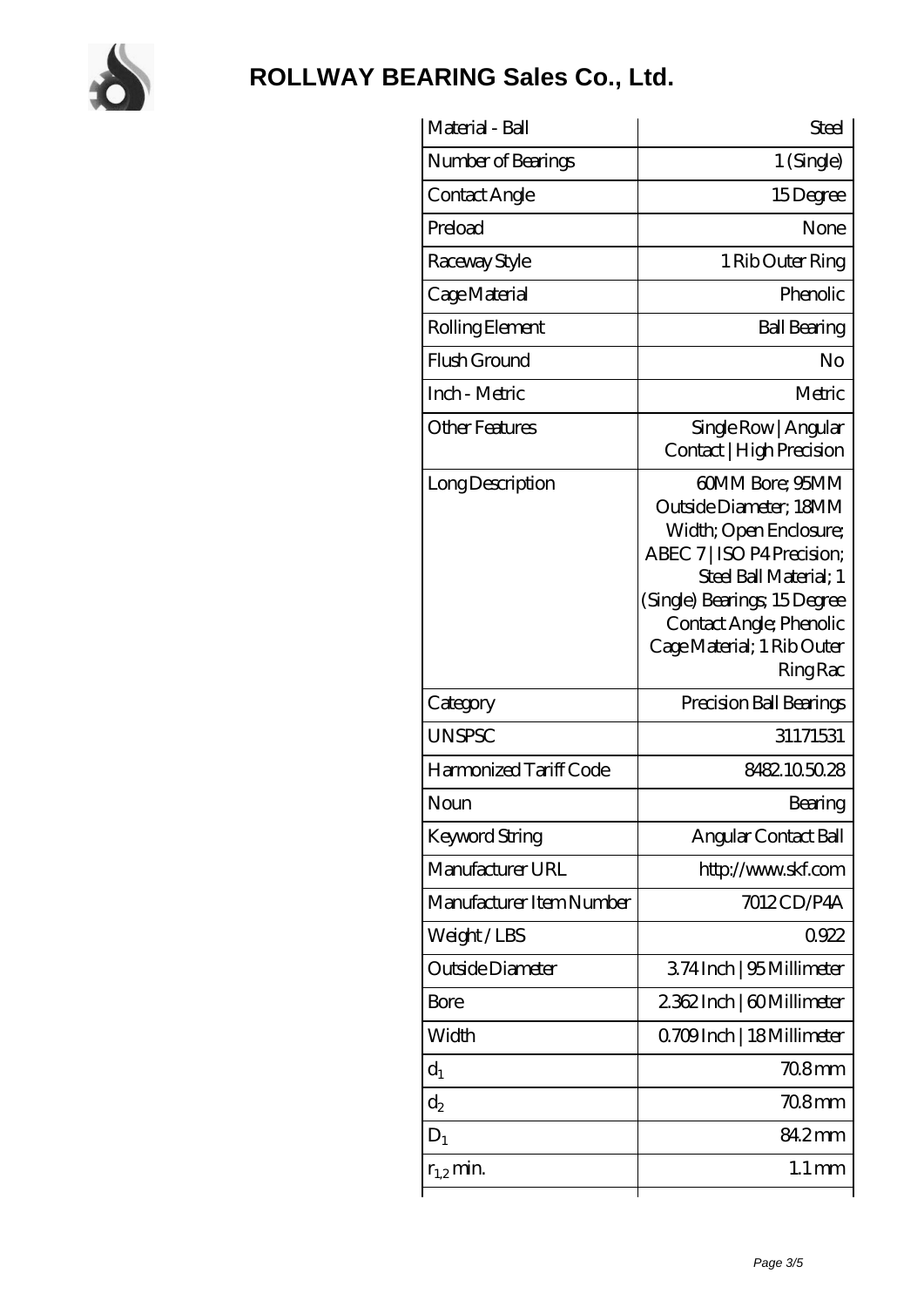

| $r_{34}$ min.                               | 06 <sub>mm</sub>    |
|---------------------------------------------|---------------------|
| $d_a$ min.                                  | 66mm                |
| $d_h$ min.                                  | 66mm                |
| $D_a$ max.                                  | 89 <sub>mm</sub>    |
| $Db$ max.                                   | 91.8mm              |
| $r_a$ max.                                  | $1 \,\mathrm{mm}$   |
| $rh$ max.                                   | 06 <sub>mm</sub>    |
| $d_{n}$                                     | $731 \,\mathrm{mm}$ |
| Basic dynamic load rating C                 | 40.3kN              |
| Basic static load rating $C_0$              | 34.5kN              |
| Fatigue load limit P <sub>u</sub>           | 1.5kN               |
| Attainable speed for grease<br>lubrication  | 14000r/min          |
| Attainable speed for oil-air<br>lubrication | $22000$ r/min       |
| Ball diameter $D_w$                         | 11.112mm            |
| Number of balls z                           | 19                  |
| Reference grease quantity<br>$G_{ref}$      | $54 \text{ cm}^3$   |
| Preload class A $G_A$                       | 150N                |
|                                             |                     |
| Static axial stiffness, preload<br>classA   | $70N/\mu$ m         |
| Preload class $BG_B$                        | 300N                |
| Static axial stiffness, preload<br>classB   | 95N/μ m             |
| Preload class C $G_C$                       | 600N                |
| Static axial stiffness, preload<br>classC   | $133N/\mu$ m        |
| Preload class $D G_D$                       | 1200N               |
| Static axial stiffness, preload<br>classD   | 193N/μ m            |
| Calculation factor f                        | 1.12                |
| Calculation factor $f_1$                    | L                   |
| Calculation factor $f_{2A}$                 | 1                   |